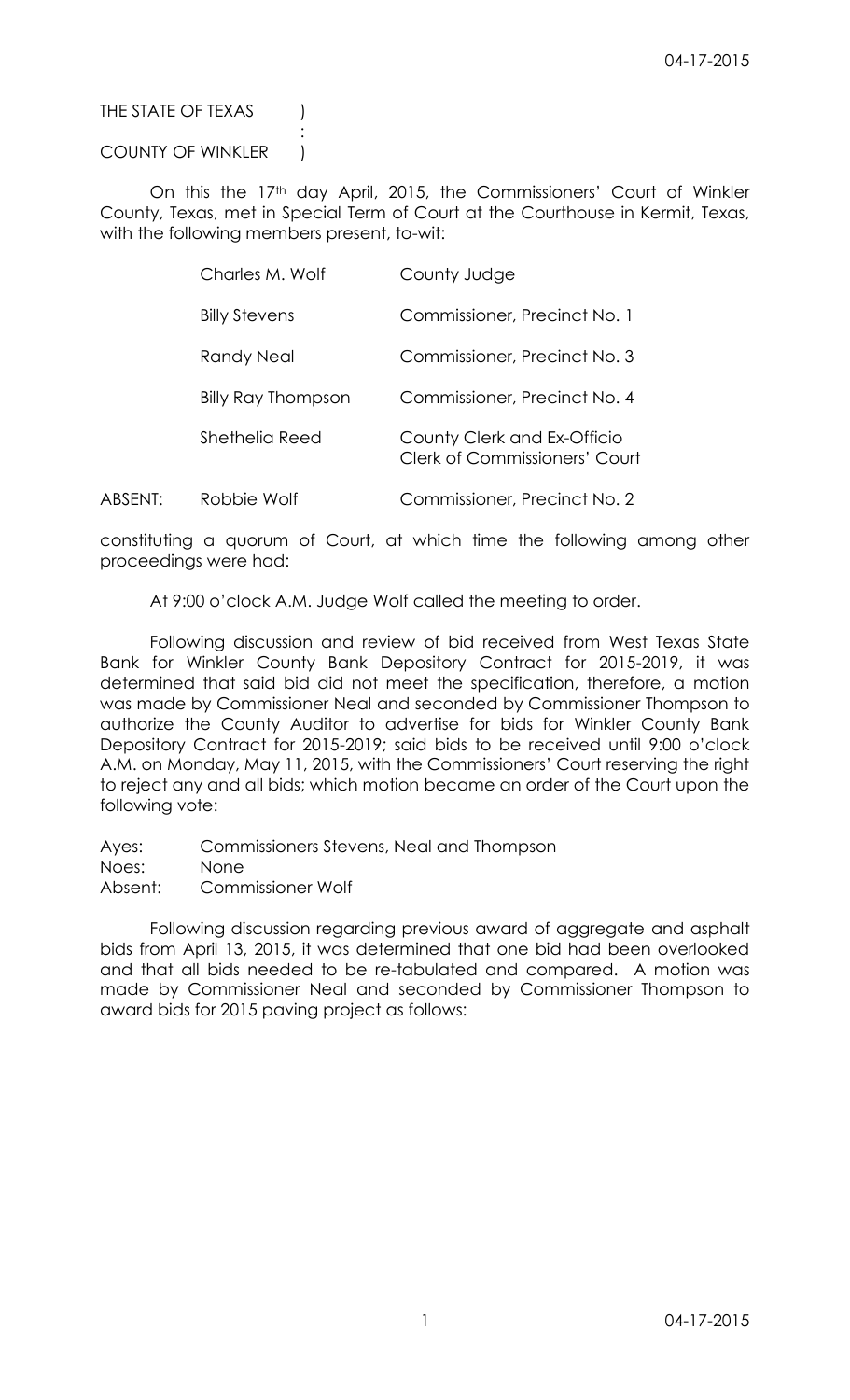## 1. Capitol Aggregates - aggregate

# WINKLER COUNTY<br>SPECIFICATIONS<br>2015 PAVING MATERIALS<br>AGGREGATE

The Commissioners' Court of Winkler County, Texas will receive sealed bids for the purchase of Class A Ageregate to be used in the 2015 Paving Project. Sealed bids will be received until 10:00 a.m., April 13, 2015, at whic

Bids must be submitted in a sealed, opaque envelope and marked on the face "AGGREGATE BID". Biddes<br>are required to solmit the original end five copies of their bid using the enclosed bid form. Bids may be mailed<br>to the Win

Winder County estimates to any our receiver<br>Winder County estimates to any our receiver of aggregate required for the 2015 Paving Project will be<br>proximately 5000 cubic yards of Class A, P.B. Grade # 5 Aggregate and 250 c

Shipment of aggregate shall be made in full truck lead lots delivered on location as instructed by Winkler<br>County Commissioner Robbie Wolf.

MATERIAL SPECIFICATIONS

 $\mathcal{L}^{(1,2)}_{\text{max}}$ 

MATERIALS:<br>Aggregate shall be composed of sound, clean and durable particles of gravel, free of dust, organic matter and<br>other foreign material Aggregate shall conform to the test and requirements of the Texas Department o

# TYPE AND CLASS:<br>Aggregate shall be Class A, P.B. Grade #5 and Class A, Grade #3.

GRADE: When Tested by Test Method Tex-200F, Part I, the graduati

| of the aggregate shall be as the cover of the separature of the aggregate shall be as<br>follows |                         |
|--------------------------------------------------------------------------------------------------|-------------------------|
| <b>GRADE NO. 5</b><br>Retained on 3/8 sieve                                                      | PERCENT BY WEIGHT       |
| Relained on No. 4 sieve                                                                          | $0 - 5$                 |
| Retained on No. 8 sieve                                                                          | $50 - 80$<br>$98 - 106$ |

|                                                                                                                                                                                                     | $30 - 100$ |
|-----------------------------------------------------------------------------------------------------------------------------------------------------------------------------------------------------|------------|
| te aggregate shall not comain more than 1.0 percent loss from fine dust, clay-like particles and/or silt present<br>hen tested in accordance with Test Method Tex-217 F. Part I, Item 302, Table 3, |            |

WINKLER COUNTY<br>BID FORM<br>2015 PAVING MATERIALS<br>AGGREGATE

The undersigned proposes to furnish the materials iisted below at the prices indicated within the delivery time<br>set forth, all prices F.O.B., Kermit, Texas without Federal Excise or State Sales Taxes. The undersigned certifies that the materials offered herein meet the specifications set forth for such by the<br>County of Winkler. Any deviations from said opecifications are clearly and complately set forth on attached

It is understood that the Winkler County Commissioners' Court reserves the right to reject any and all bids, to<br>waive all formalities.

**BID PROPOSAL:** 

Grade No. 3, Class A, aggregate at  $\frac{E_{CFT}E_{CFT}E_{T}}{(4\text{wittet})}$ , dollars and  $\frac{E_{CFT}E_{T}}{(4\text{wittet})}$  (written)  $\frac{\frac{1}{2} \frac{1}{2} \frac{1}{2} \frac{1}{2} \frac{1}{2}}{\frac{1}{2} \left(\frac{1}{2} \frac{1}{2} \frac{1}{2} \frac{1}{2} \frac{1}{2} \frac{1}{2} \frac{1}{2} \frac{1}{2} \frac{1}{2} \frac{1}{2} \frac{1}{2} \frac{1}{2} \frac{1}{2} \frac{1}{2} \frac{1}{2} \frac{1}{2} \frac{1}{2} \frac{1}{2} \frac{1}{2} \frac{1}{2} \frac{1}{2} \frac{1}{2} \frac{1}{2} \frac{1}{2} \frac{1}{2$ 

P. B. Grade No. 5, Class A aggregate as required and requested at  $\frac{\int_{\mathcal{F}} f(f) \int_{\mathcal{F}} f(x, y)}{\int_{\mathcal{F}} f(x, y)}$  conts per cubic yard.<br> $\frac{\int_{\mathcal{F}} f(f) \int_{\mathcal{F}} f(x, y)}{\int_{\mathcal{F}} f(x, y)}$  and  $\frac{1}{\int_{\mathcal{F}} f(x, y)}$  $\frac{S \cdot G \cdot G}{S \cdot G}$ 

BIDDER:  $\frac{C_{\rho}C_{\rho}C_{\rho}A_{\rho}C_{\rho}C_{\rho}A_{\rho}C_{\rho}}{Name of Company}$  DATE:  $3\frac{C_{\rho}C_{\rho}C_{\rho}}{S_{\rho}C_{\rho}C_{\rho}}$  by:  $\frac{C_{\rho}C_{\rho}C_{\rho}C_{\rho}C_{\rho}}{S_{\rho}C_{\rho}C_{\rho}C_{\rho}C_{\rho}}$ 

Telephone No:  $\frac{1}{2}$  /  $\frac{1}{2}$  /  $\frac{1}{2}$  /  $\frac{1}{2}$  /  $\frac{1}{2}$  /  $\frac{1}{2}$ Fax No:  $\frac{1}{2}$  10 - 8 71 - 6 9 2 9

Jok hopesmentation  $\frac{\text{Lone}}{\text{C}}$ *Jan Griens I 18,265 - 3740*<br>City, State & Zip Code)

# 2. Western Emulsions, Inc. - CRS-2 and HFE 90

| WINKLER COUNTY        |
|-----------------------|
| BID FORM              |
| 2015 PAVING MATERIALS |
| ASPHALT               |

The undersigned proposes to furnish the materials listed below at the prices indicated within the delivery<br>time and location set forth, all prices F.O.B., Kermit, Texas without Federal Excise or State Sales Taxes. The undersigned certifies that the materials offered herein meet the specifications set forth for such by the<br>County of Winkler. Any deviations from said specifications are clearly and completely set forth on<br>attached shee

| It is understood that the Winkler County Commissioners' Court reserves the right to reject any and all<br>bids, to waive all formalities. |                      |                             |             |               |
|-------------------------------------------------------------------------------------------------------------------------------------------|----------------------|-----------------------------|-------------|---------------|
| <b>BID PROPOSAL:</b>                                                                                                                      | Accenters<br>$CRS-2$ | غميتهم مدا<br><b>HFE 90</b> | TAC<br>AEP  | TAC.<br>MC-30 |
| PRICE PER GALLON                                                                                                                          | 1.01                 | 1. so                       | No But      | no Bid        |
| * SHIPPING CHARGES/<br>PER GALLON                                                                                                         | ¢.<br>. 17           | \$<br>.17                   | s           |               |
| * FUEL ADJUSTMENT/<br>CHARGES PER GALLON                                                                                                  | ≤                    |                             | \$          | \$            |
| OTHER CHARGES                                                                                                                             |                      |                             | s           | \$            |
| TOTAL BID PRICE / PER<br>CALLON                                                                                                           | \$<br>18             | ÷<br>$\cdot$ v $\tau$       | s<br>no Bid | \$<br>no Bid  |

BIDDER: *Nestern Emelsions In* DATE:  $4/7/15$  By: **For Montgott Planet** 

Telephone No: 806-787-0357 Fax No:  $806 - 799 - 1896$ 

| $V \neq$ (Signature)                          |
|-----------------------------------------------|
| Regional Sales Dik. _                         |
| 8516 <u>Kenosha De.</u><br>Steet of P.O. Box) |

\* Subject to change with notification prior to shipping!

| (Street or P.O. Box.)    |  |  |  |
|--------------------------|--|--|--|
| Lubbock, Tx. 19423       |  |  |  |
| (City, State & Zip Code) |  |  |  |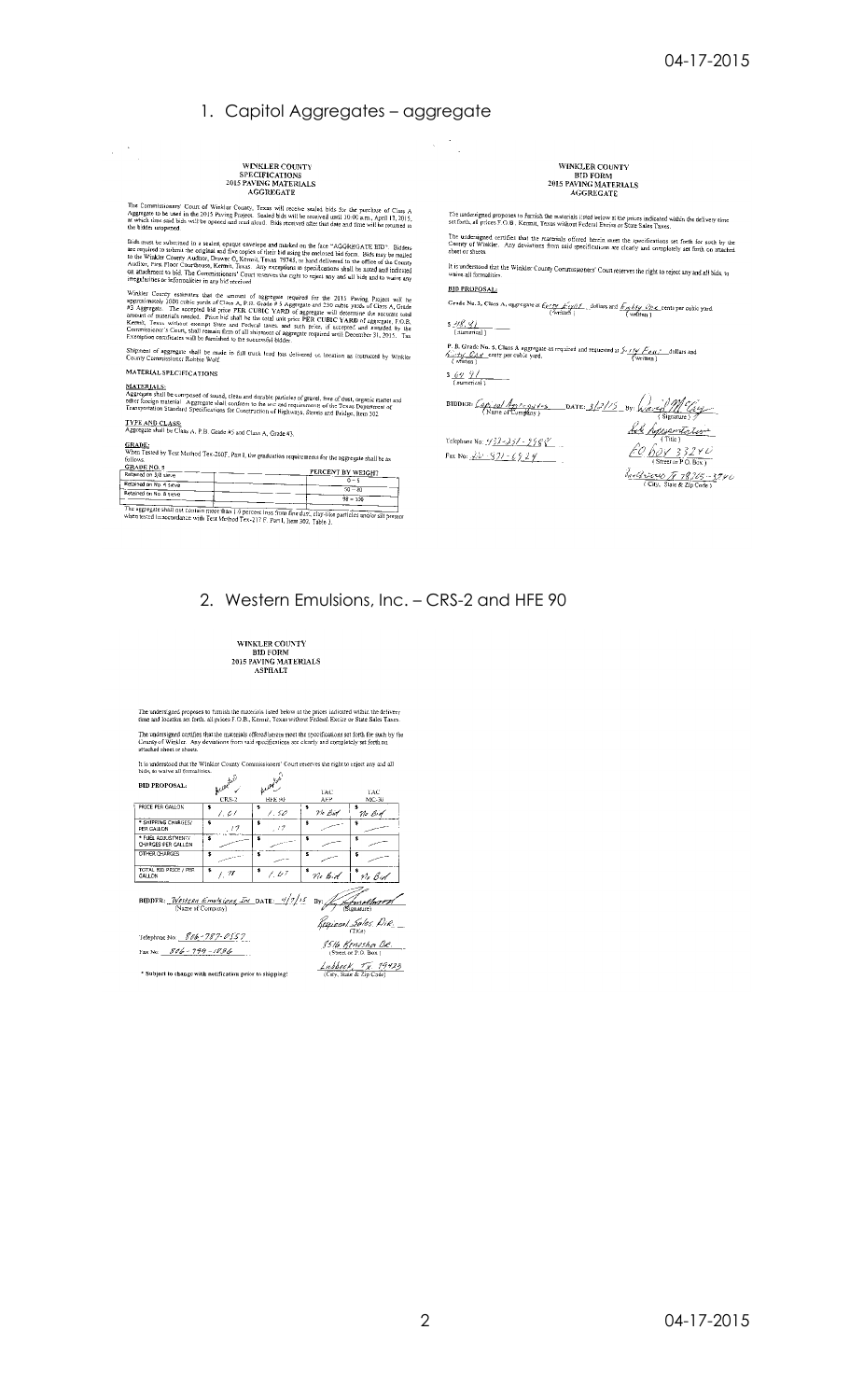# 3. Holly Frontier Refining & Marketing, LLC – TAC AEP

| WINKLER COUNTY        |
|-----------------------|
| <b>BID FORM</b>       |
| 2015 PAVING MATERIALS |
| ASPHALT               |

The undersigned proposes to furnish the materials listed below at the prices indicated withm the delivery<br>time and location set forth, all prices F.O.B., Kermit, Texas without Federal Excise or State Sales Taxes. the and totatom set totat, an prices crossis, realing results atomic colour excess of one consistents.<br>The undersigned certifies that the materials offered herein meet the specifications set forth for such by the<br>County of  $\mathbb{R}$ .<br>on the zight t

| it is imderstood that the Winkler County Commissioners' Court reserves the right to reject any and an<br>bids, to waive all formalities. |                         |                                        | Acentural  |              |
|------------------------------------------------------------------------------------------------------------------------------------------|-------------------------|----------------------------------------|------------|--------------|
| <b>BJD PROPOSAL:</b>                                                                                                                     |                         |                                        |            | TAC          |
|                                                                                                                                          | $CRS-2$                 | HFE 90                                 | AEP        | MC-30        |
| PRICE PER GALLON                                                                                                                         | NO BID                  | 51.70                                  | $*1.88$    | \$<br>ND BID |
| * SHIPPING CHARGES/<br>PER GALLON                                                                                                        | $*_{\mu 0 \text{ B4D}}$ | \$<br>0.14                             | \$<br>0.14 | s<br>NO BID  |
| * FUEL ADJUSTMENT/<br>CHARGES PER GALLON                                                                                                 | <b>ND BID</b>           | \$<br>NA                               | \$<br>NΙA  | NO BID       |
| OTHER CHARGES                                                                                                                            | <b>ND 810</b>           | $*$ N/A                                | \$<br>ΝA   | s<br>NO BID  |
| TOTAL BID PRICE / PER<br><b>GALLON</b>                                                                                                   | きんのいき                   | \$1.84                                 | 3.02       | ŝ<br>NO BID  |
|                                                                                                                                          |                         |                                        |            |              |
| BIDDER: HUNTERLY RETING & Market Barrel 48/15                                                                                            |                         |                                        |            | (Signature)  |
| District Marketing Manager                                                                                                               |                         |                                        |            |              |
| Telephone No. (505) 344-3526                                                                                                             |                         |                                        |            |              |
| Fax No. (505) 344-0181                                                                                                                   |                         | Po. BOX 26743<br>(Street or P.O. Box.) |            |              |
| Albuquerque NM 87125                                                                                                                     |                         |                                        |            |              |
| * Subject to change with notification prior to shipping!                                                                                 |                         |                                        |            |              |

4. Heartland Asphalt Materials, Inc. – TAC MC-30 as sole source – no price



which motion became an order of the Court upon the following vote:

Ayes: Commissioners Stevens, Neal and Thompson Noes: None

Absent: Commissioner Wolf

Following discussion of Third Amended Resolution in support of Hotel Occupancy Tax, a motion was made by Commissioner Neal and seconded by Commissioner Stevens to rescind current Second Amended Resolution; develop plan as to where tax money would be used and re-submit during the next legislative session in 2017; which motion became an order of the Court upon the following vote: